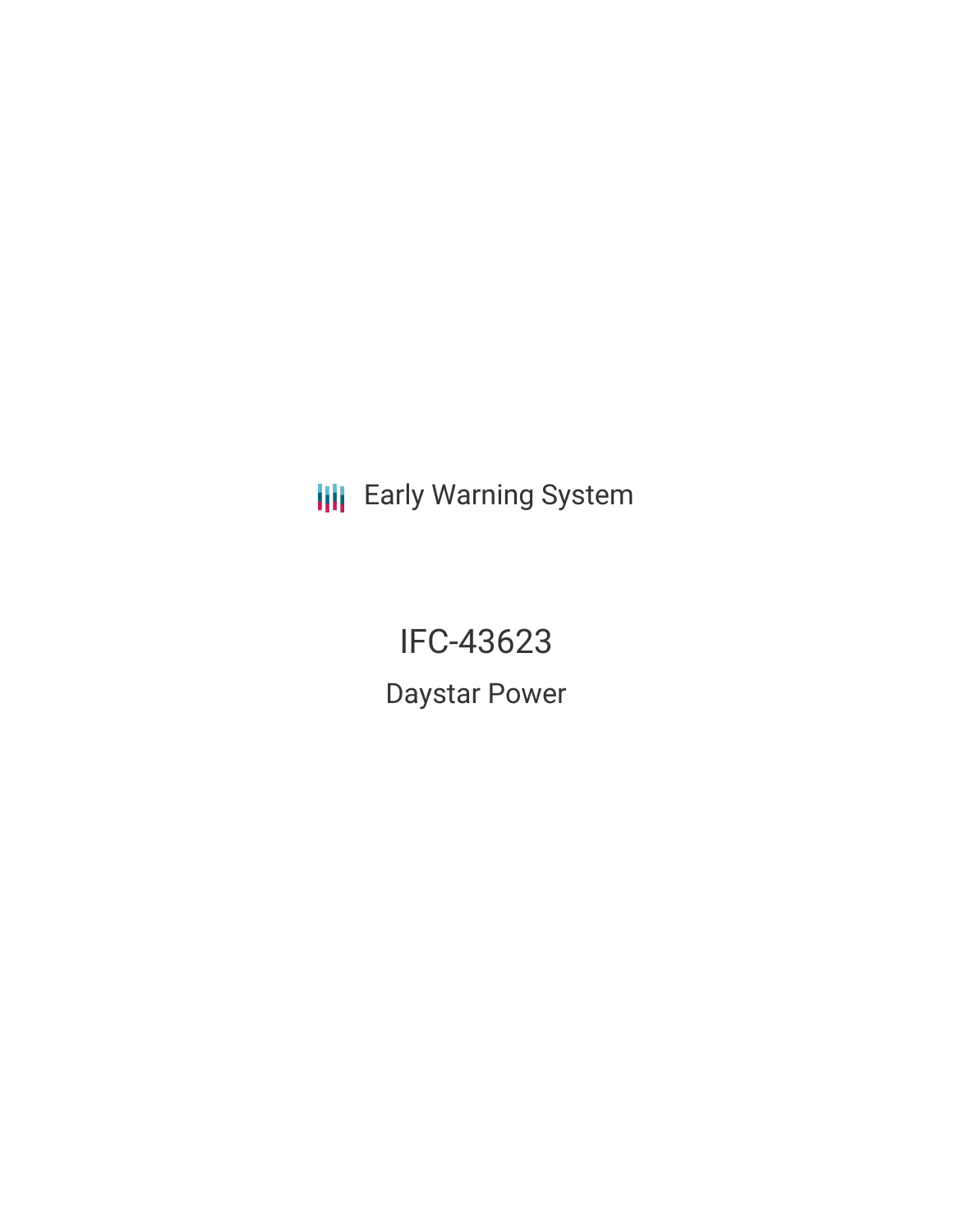

# **Quick Facts**

| <b>Countries</b>              | Nigeria                                 |
|-------------------------------|-----------------------------------------|
| <b>Financial Institutions</b> | International Finance Corporation (IFC) |
| <b>Status</b>                 | Proposed                                |
| <b>Bank Risk Rating</b>       | B                                       |
| <b>Voting Date</b>            | 2021-05-28                              |
| <b>Borrower</b>               | DAYBREAK POWER SOLUTIONS LIMITED        |
| <b>Sectors</b>                | Infrastructure                          |
| <b>Investment Type(s)</b>     | Loan                                    |
| <b>Loan Amount (USD)</b>      | \$10.00 million                         |
| <b>Project Cost (USD)</b>     | $$40.00$ million                        |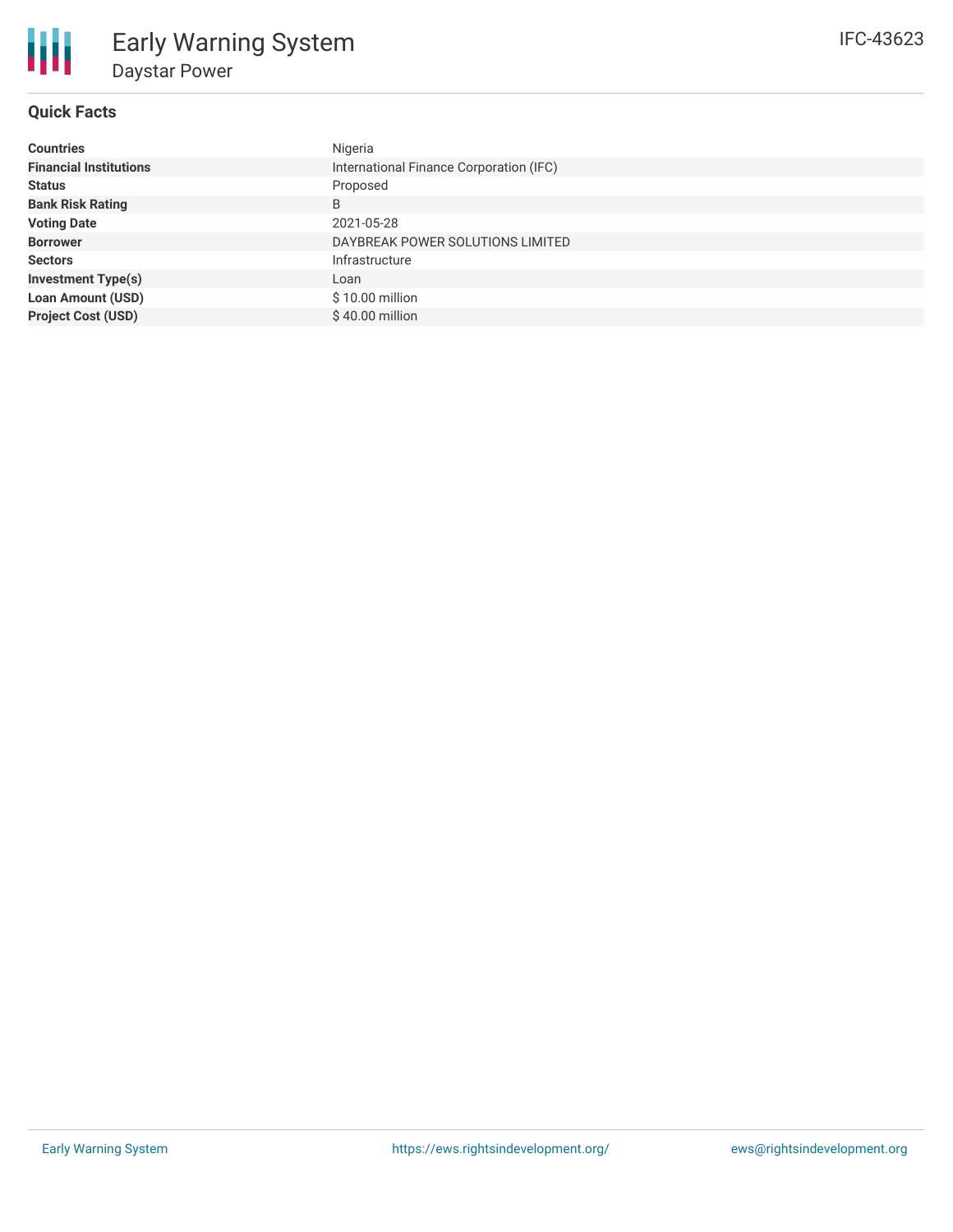

## **Project Description**

Daybreak Power Solutions is a 100% owned subsidiary of Daystar Power Group. Daybreak provides clean, competitive, and reliable solar hybrid solutions to commercial and industrial customers ("C&I") who are receiving poor supply from the country's grid infrastructure and/or heavily reliant on diesel for a generation. Daybreak's business model is to achieve energy cost saving for its C&I customers primarily via the displacement of diesel generation with solar and battery-based solutions.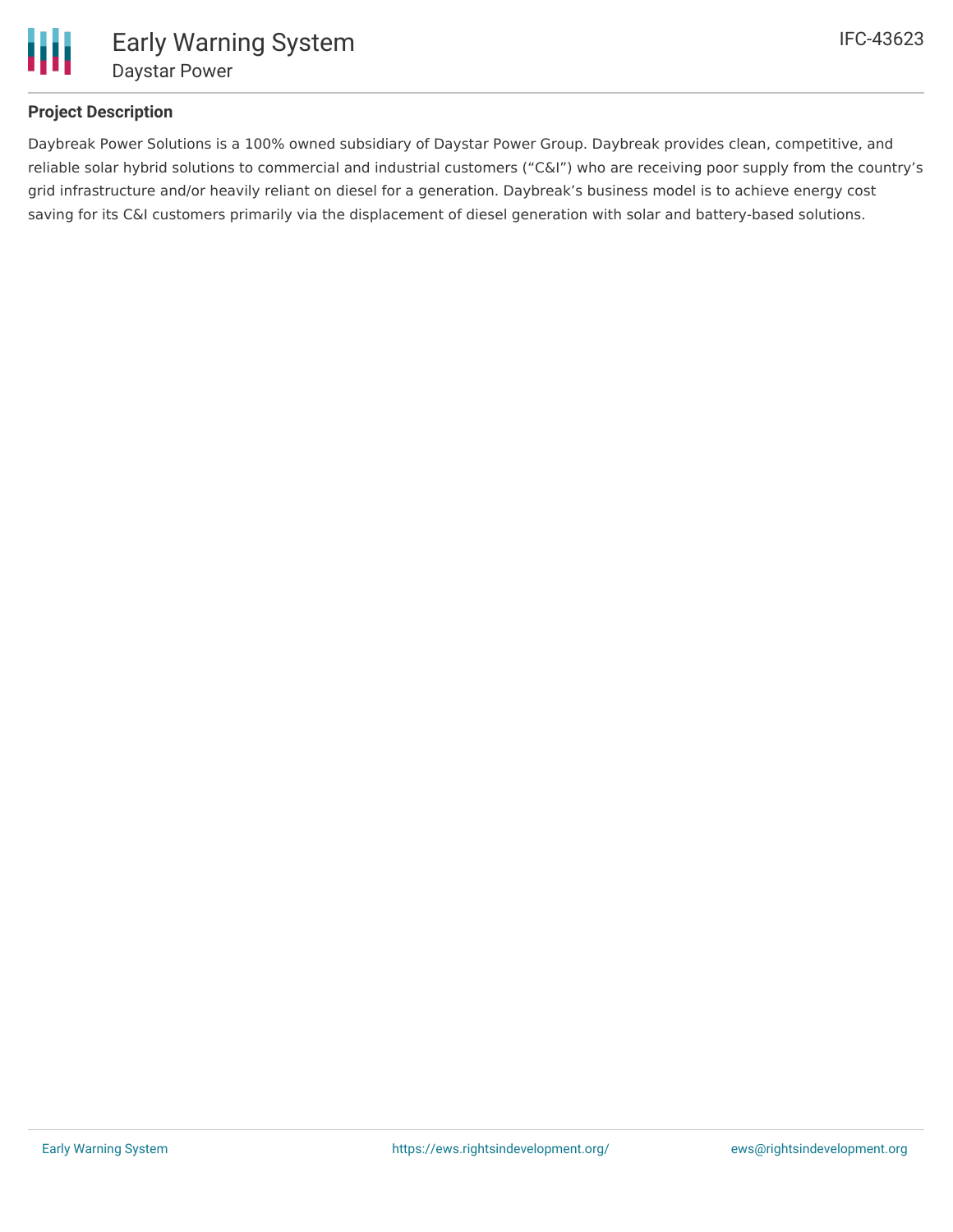### **Investment Description**

• International Finance Corporation (IFC)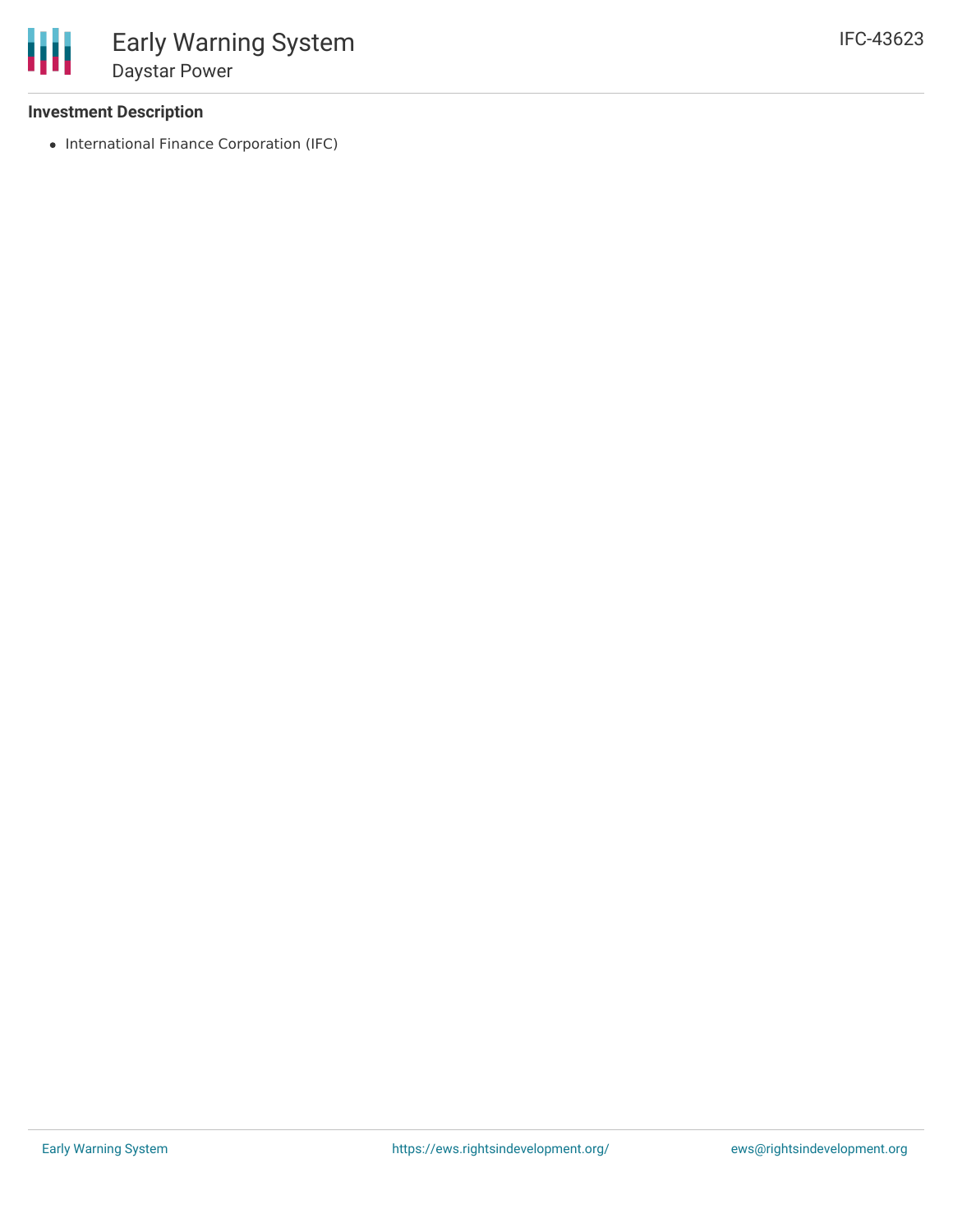# **Private Actor Relationship**

Daybreak is seeking to raise US\$40 million to fund its Phase 1 program (the "Project"). The Project will be funded by (i) an IFC LCY C Loan for IFC's own account of US\$10 million supported by the IDA19 Private Sector Window Local Currency Facility (PSW LCF); (ii) a US\$10 million subordinated loan from IFC as implementing entity of the Canada-IFC Renewable Energy Program for Africa; and (iii) shareholders' equity of US\$20 million.

# **Private Actors Description**

Daybreak Power Solutions ("Daybreak" or "the Company") is a 100% owned subsidiary of Daystar Power Group ("Daystar Group"). Daybreak provides clean, competitive and reliable solar hybrid solutions to commercial and industrial customers ("C&I") who are receiving poor supply from the country's grid infrastructure and/or heavily reliant on diesel for generation. Daybreak's business model is to achieve a energy cost saving for its C&I customers primarily via the displacement of diesel generation with solar and battery-based solutions.

Daybreak currently has 8.1MWp installed solar capacity across 156 sites. The Company's target is 140MWp solar capacity by 2024 via a 4-year capital expenditure program phased based on funding secured. Phase 1 deployment: 30MWp, Phase 2 deployment: 55MWp and Phase 3 deployment: 55MWp.